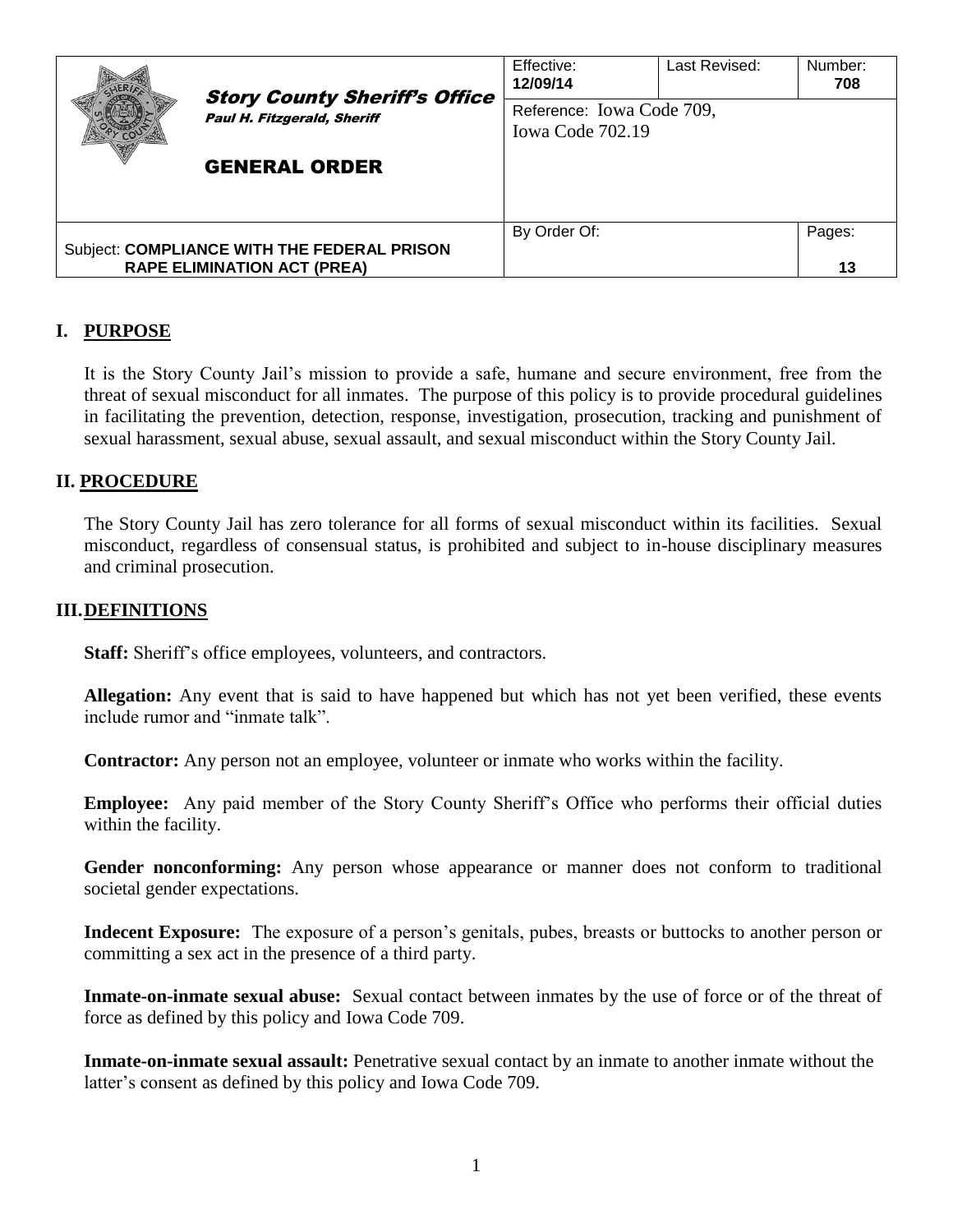**Inmate-on-inmate sexual harassment:** Sexual Harassment, as described by policy, perpetrated by an inmate on another inmate.

**Inmate-on inmate sexual misconduct:** Encompasses all incidents or attempts of inmate-on-inmate sexual harassment, abuse, and sexual assault.

**Intersex:** Any person who's sexual or reproductive anatomy does not seem to fit typical definitions of male or female.

**Pat-down search:** Running of the hands over the clothed body of an inmate, detainee, or resident by an employee to determine whether the individual possesses contraband.

**Perpetrator:** Any person committing sexual misconduct against an inmate.

**PREA Coordinator:** Designee who coordinates the mission, policies and implementation of all PREA standards within the office.

**Sexual Abuse:** Sexual contact of any person by the use of force or of the threat of force as defined by Iowa Code 709; or unwanted, non-penetrating intentional touching, either directly or through the clothing, of the genitalia, anus, groin, breast, inner thigh, or buttocks of any person or any unwanted physical contact that is sexual in nature; or any other sexual contact or sex act as defined in Iowa Code 702.19 that is not sexual assault.

**Sexual Assault:** Penetrative sexual contact of any person by the use of force or of the threat of force; or the use of any object for the purpose of the above described sexual contact; or the simulation of any of the above that includes physical touching of the body part. Sexual acts included in this definition are: Contact between the penis and the vagina or the anus; Contact between the mouth and the penis, vagina, or anus; Penetration of the anal or genital opening of another person by a hand, finger, or other object.

**Sexual Harassment:** Unwelcome sexual advances, requests for sexual favors, sexually motivated physical conduct or other verbal or physical conduct or communications of a sexual nature. This includes demeaning references to gender, derogatory or sexually suggestive comments about clothing or body, or obscene language and/or gestures. Sexual harassment may be viewed as a precursor to sexual violence.

**Sexual Misconduct:** Any form of conduct of a sexual nature which includes: abuse, assault and harassment.

**Staff-on-inmate sexual abuse:** Sexual contact by staff to an inmate that is non-penetrative as defined in policy and by Iowa Code 709.

**Staff-on-inmate sexual assault:** Penetrative sexual contact by staff to an inmate without the latter's consent as defined by this policy and Iowa Code 709.

**Staff-on-inmate sexual harassment:** Sexual Harassment, as described by policy, perpetrated by a staff member on an inmate.

**Staff-on-inmate sexual misconduct**: Any form of conduct or attempted conduct of a sexual nature by staff members to inmates which includes: abuse, assault, and harassment.

**Staff-on-inmate voyeurism:** Deliberate, continued invasion of an inmate's privacy by staff for reasons unrelated to official duties, such as deliberate and continued viewing of an inmate who is using the toilet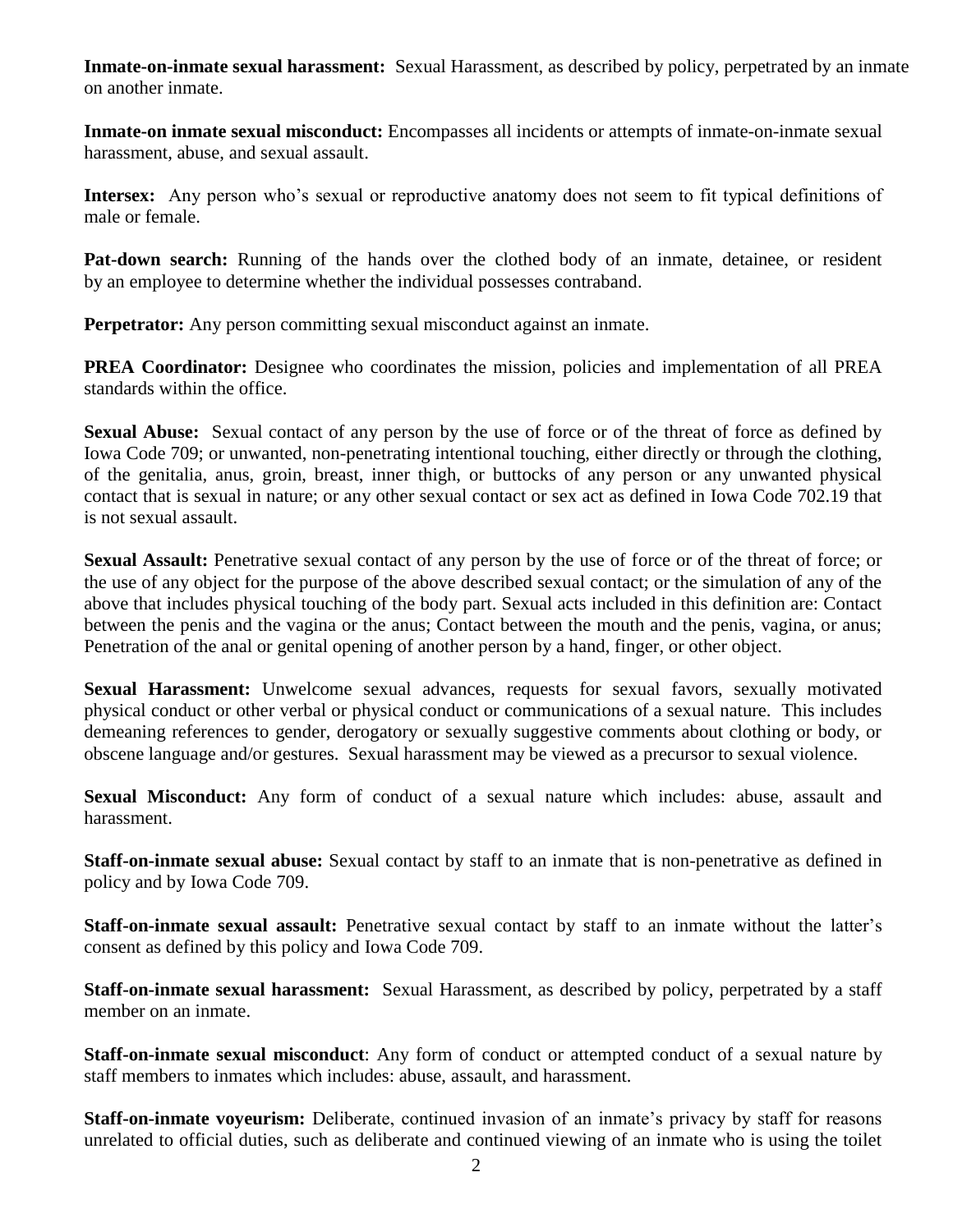in his or her cell; requiring an inmate to expose his or her buttocks, genitals, or breast outside of approved procedures; or taking images of all or part of an inmate's naked body or of an inmate performing a bodily function and distributing or publishing them outside of official duties.

**Sustained allegation:** Any allegation that was investigated and determined to have occurred.

**Unfounded allegation:** Any allegation that was investigated and determined not to have occurred.

**Not Sustained allegation:** Any allegation that was investigated and the investigation produced insufficient evidence to make a final determination as to whether or not the event occurred.

**Exonerated allegation**: Any allegation determined to have happened but was justified.

**Transgender:** Any person whose gender identity (i.e., internal sense of feeling male or female) is different from the person's sex at birth.

**Volunteer:** Any individual who donates time and effort to the Story County Sheriff's Office.

## **IV.GUIDELINES**

- A. The Story County Jail has a zero tolerance of sexual misconduct of any kind between staff and inmates or inmates and inmates.
- B. All inmates shall be advised of their right to be free of sexual misconduct from staff or inmates and the procedures for reporting abuse will be explained.
- C. Any conduct of a sexual nature by staff directed toward inmates under their care, custody and supervision is prohibited.
- D. Staff shall adhere to all the guidelines of this policy and shall ensure their conduct does not constitute or promote sexual misconduct nor in any way violate the provisions of this guideline.
- E. All allegations and incidents of sexual misconduct by staff or inmates must be reported, fully investigated and treated in a confidential and serious manner.
- F. Unless otherwise dictated by policy, employees receiving any knowledge, suspicion or information of sexual misconduct must not reveal any information related to the alleged sexual misconduct to anyone unless directed to do so by the Jail Administrator or their designee.
- G. During the course of their duties, as part of routine searches and security procedures, employees may be required to touch parts of an inmate's body and view inmates in various stages of undress. After investigation, allegations resulting from the appropriate use of these procedures will be deemed unfounded and not constitute sexual misconduct.
- H. Any employee that receives information on alleged sexual misconduct will immediately take measures to provide separation between the staff member and (inmate) victim or the inmates involved. Employees that do not have rank or authority to enforce this separation will immediately contact an employee who does.
- I. The area of the alleged sexual misconduct will be secured as a crime scene until the scene is processed by the designated investigative authority.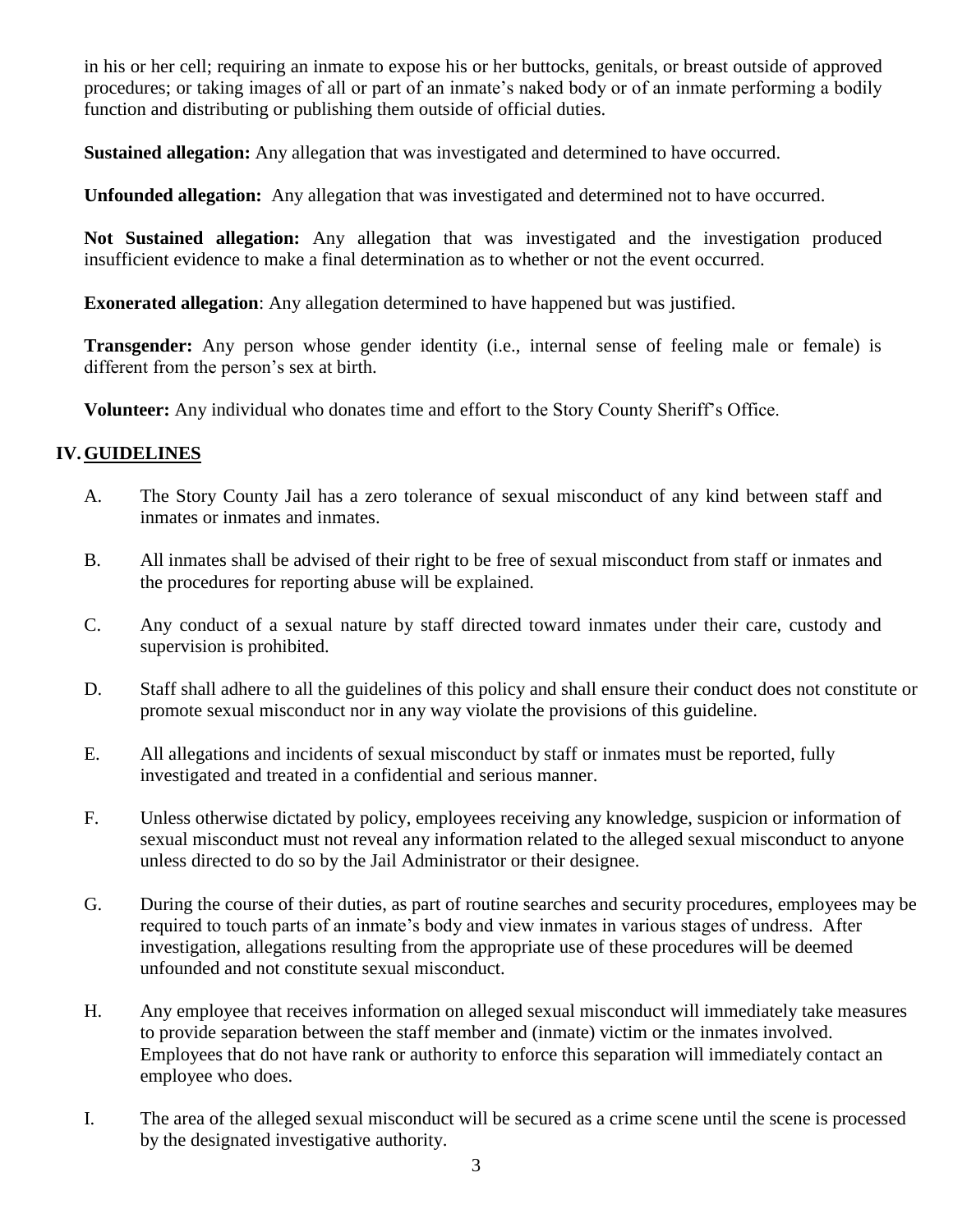- J. Any staff member who reports an incident of alleged staff-on-inmate sexual misconduct shall not be retaliated against by other staff.
- K. Any staff that retaliates, harasses, bullies or otherwise attempts to intimidate a person who has reported alleged staff-on-inmate sexual misconduct is subject to disciplinary action up to and including termination.
- L. Any staff member found in violation of staff-on-inmate sexual misconduct is subject to disciplinary measures up to and including termination and criminal prosecution.

## **V. PREA COORDINATOR**

#### **Authority and Job Description:**

The PREA Coordinator shall be designated by the Jail Administrator. The PREA Coordinator will be responsible for collecting, maintaining, and auditing information. The PREA coordinator is not bound by the chain of command and has a direct line of communication with the Sheriff and Jail Administrator on matters relating to PREA.

- A. Data Collection:
	- 1. Data shall be collected regarding each instance of sexual misconduct act as outlined in this policy. Collected data will include; screening forms, incident reports, interviews, voluntary statements, and general population statistics. The PREA Coordinator will also ensure that methods are in place to capture all relevant information pertaining to the most recent Survey of Sexual Violence.
- B. Data Maintenance:
	- 1. The PREA Coordinator will put methods in place ensuring that all records pertaining to PREA are kept for a minimum of 10 years. All written reports pertaining to investigations of PREA incidents at a minimum must be kept for as long as the alleged abuser is incarcerated or employed by the agency, plus 5 additional years.
- C. Data Audit:
	- 1. An audit shall be conducted at least annually by the PREA Coordinator on records pertaining to occurrences of inmate sexual abuse. The purpose for this audit is to uncover any trends that may appear. Special attention should be given to correlating location in the facilities, known blind spots, proper staffing and security practices. The results of this audit shall be reported to the Jail Administrator and Sheriff. Results of the audit shall include any recommendations for improvement in staffing, facility layout, practices, and training which have become evident during the review.

## **VI. TRAINING**

- A. Employees:
	- 1. All Employees having contact with inmates shall receive training regarding staff-on-inmate sexual misconduct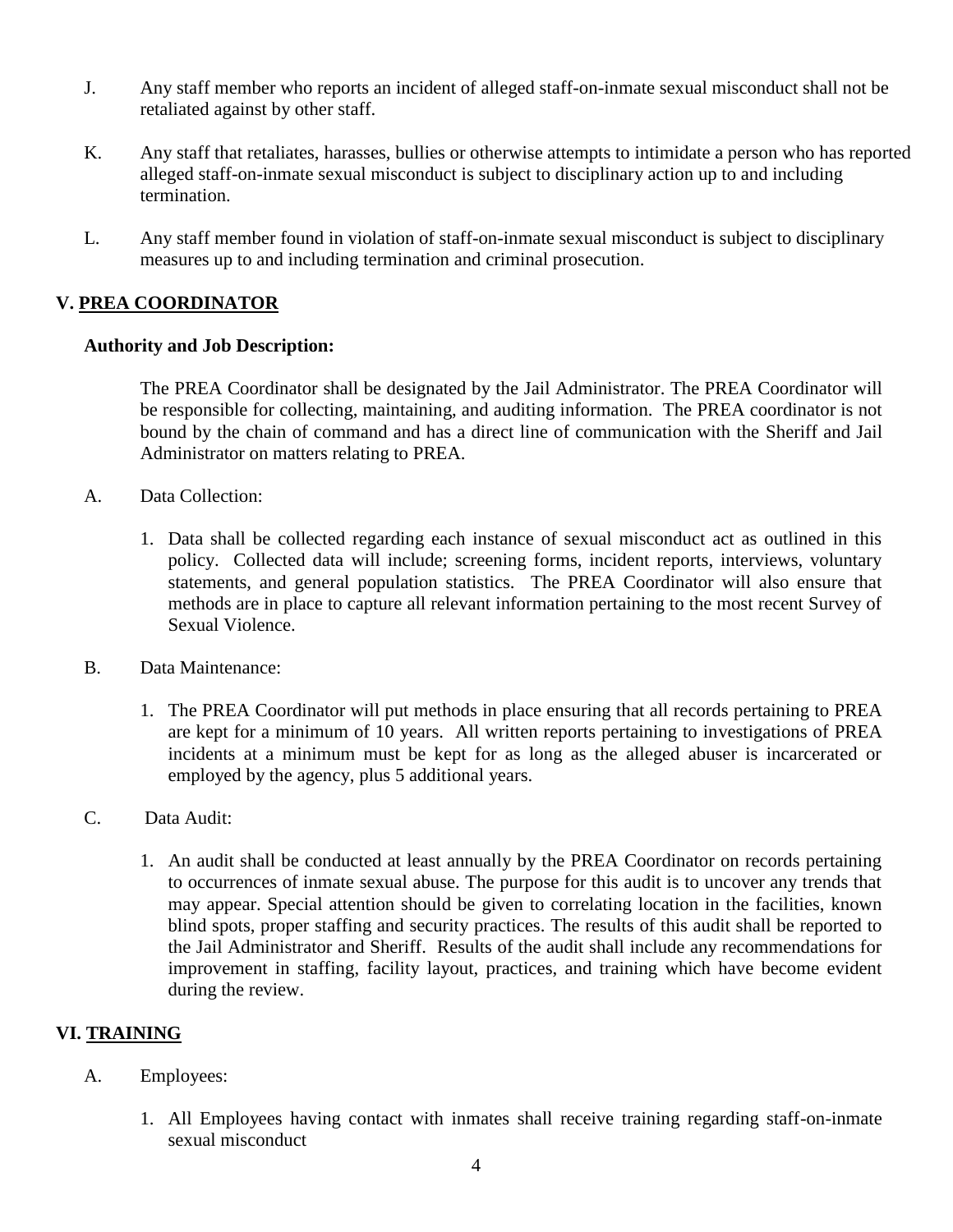- 2. All employees shall receive mandatory training related to this guideline governing inmate-oninmate sexual misconduct which includes:
	- a. Knowledge of predatory behavior
	- b. Identifying victim behavior
	- c. The effects of sexual misconduct on a victim
	- d. Detecting inmates who pose a risk of sexual misconduct towards other inmates
	- e. Encouraging victims to report the crime
	- f. Effective and professional communication with lesbian, gay, bisexual, transgender, and intersex inmates
	- g. How to avoid inappropriate relationships with inmates
	- h. Mandatory reporting and reporting procedures
- 3. All staff in positions that have inmate contact shall review this guideline annually and shall sign a receipt acknowledging this guideline has been reviewed.
- B. Inmate Education:
	- 1. During the booking procedure, inmates will be orientated on the issue of inmate-on-inmate sexual misconduct and staff-on-inmate sexual misconduct. This will be documented by means of the PREA Awareness Form, and a signed copy of this form will be kept in the inmate's file.
	- 2. Additional education of this subject matter will be provided by the classification officer during the inmate's primary classification. During this primary classification reeducation on how to report PREA incidents as well as the inmate's right to be free of sexual misconduct in the facility will be covered and documented.
	- 3. Education on inmate-on-inmate sexual misconduct and staff-on-inmate sexual misconduct is communicated verbally and in writing in a language clearly understood by the inmate. Appropriate provisions will be made for those not fluent in English and those with disabilities and lower literary levels.
	- 4. A video regarding PREA may be shown to inmates as a supplement to inmate training, but not as a replacement for the above training.
- C. Volunteer and Contractor Training:
	- 1. All volunteers and or contractors whom could have contact with inmates shall receive training regarding sexual misconduct, including:
		- a. Sexual misconduct with inmates.
		- b. Story County Jail's zero tolerance for sexual misconduct.
		- c. How to report incidents of sexual misconduct.
	- 2. Documentation will be kept ensuring that all volunteers and contractors have received this training. Returning volunteers and contractors that have documented training within the past year will not need to repeat the training.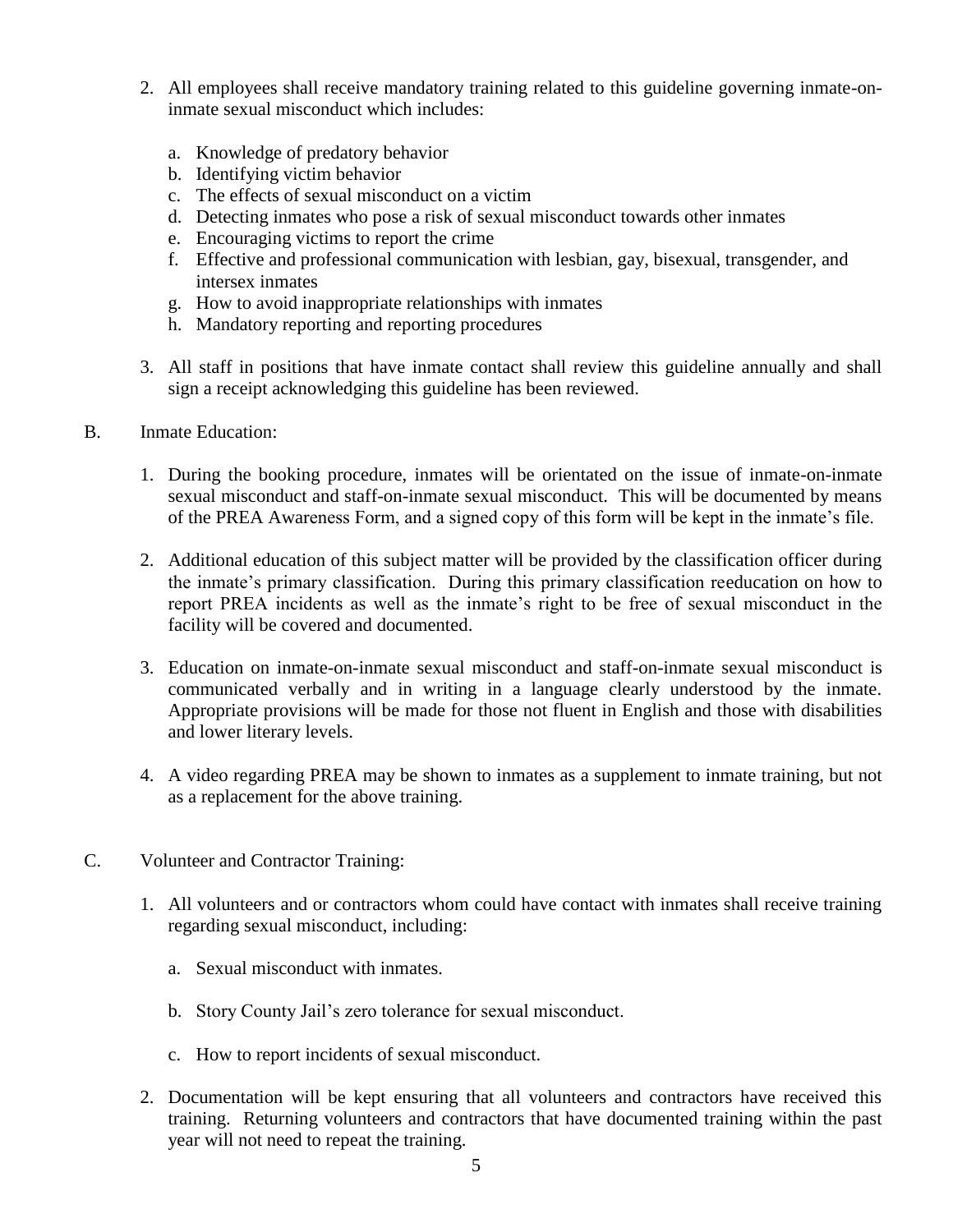3. Contractors providing frequent, ongoing services (i.e. contracted medical and programs personnel) with direct inmate contact will be trained to the same level as employees as directed in this policy.

## **VII. SCREENING**

- A. Staff Screening:
	- 1. The Story County Sheriff's Office will not consider application for employment for any person whom has been convicted of a sexual offense crime, nor anyone whom has engaged in sexual misconduct in an institution.
	- 2. All employee applicants will be asked about prior abuse history in their applications or during interviews.
	- 3. A history of child abuse will be checked during the applicants' background investigation.
	- 4. The Story County Jail will consider any incidents of sexual misconduct in employment decisions, as well as will provide any information regarding such incidents to possible future institutional employers, unless otherwise prohibited by law.
	- 5. Criminal background checks will be performed on all new employees, and will be conducted at a minimum of every year on all current employees.
- B. Inmate Screening:
	- 1. Inmates are screened upon intake as ever having been a victim of sexual misconduct of any kind while incarcerated in this facility or any other detention facility; which will determine their vulnerability of being a victim to this type of behavior by other inmates.
	- 2. During the initial intake process, inmates are also screened to identify those who pose a risk of having tendencies in acting out with sexually aggressive behavior.
	- 3. Inmates will be given additional screening during the inmate's primary classification interview. This interview will be conducted by a classification officer within 30 days of the inmate's date of intake. The purpose of this is to identify those inmates who have been victims of any form of sexual misconduct during a previous incarceration in this facility or any other detention facility. This assessment will also identify inmates that have a history of sexually aggressive behavior and the potential for acting out on inmates that are vulnerable.
	- 4. Any knowledge of an inmate's vulnerability or predatory behavior will be passed onto shift supervisors and the Jail Administration.
	- 5. If it is discovered that an inmate was a victim of sexual misconduct while confined at another facility, the Jail Administration will contact the Administrator of that detention facility where the alleged abuse occurred. This will be done within a timely manner, no greater than 72 hours after the information about such incident was received.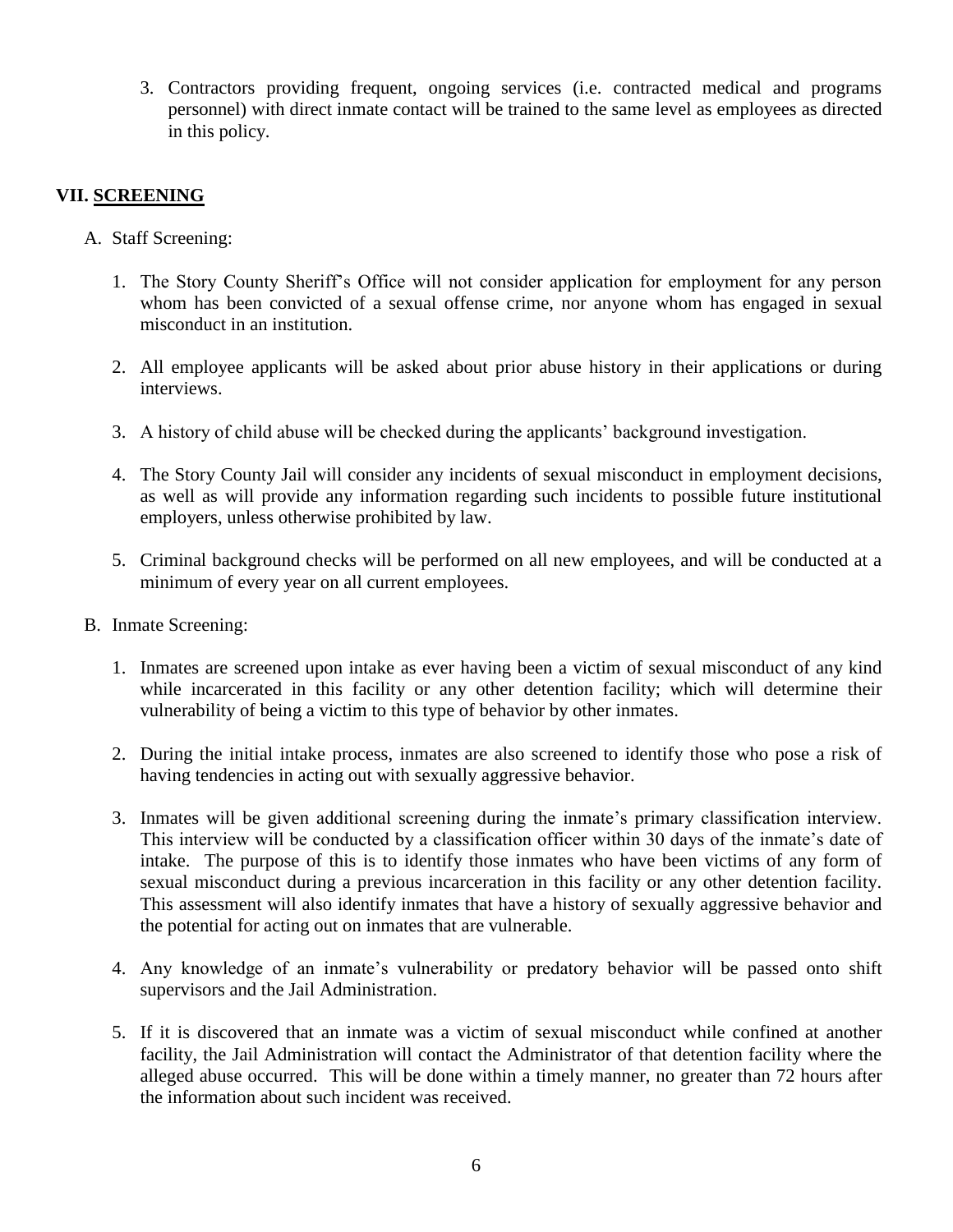- 6. An inmate's risk level shall be re-assessed and PREA information will be re-addressed at every subsequent classification review and whenever additional information becomes available regarding his or her risk.
- 7. Documentation regarding risk levels and PREA training will be kept with classification documentation in the inmate file (whether electronic and/or paper).
- C. Volunteer and Contractor Screening:
	- 1. Any volunteer or private contractor who may have contact with inmates must be screened for a history of sexual misconduct and child abuse.
	- 2. The Story County Sheriff's Office will not allow access to any person in a contractor or volunteer capacity whom has been convicted of a sexual offense crime, nor anyone whom has engaged in sexual misconduct in an institution.
	- 3. The Story County Sheriff's Office will not grant access inside the jail to any person whom engages in sexual offense crimes, or anyone whom has engaged in sexual misconduct in an institution.
	- 4. Criminal background checks will be conducted on all new volunteers and private contractors. Current volunteers and contractors will have a background check conducted no less than every year. This will not be required of volunteers and contractors whom do not have contact with inmates.
- D. Inside Visitors and Tours:
	- 1. Visitors and tours are occasionally allowed inside the facility. These visits and tours will be arranged in a manner so as not to allow any inmate contact and will be escorted by an employee at all times. Tours and visits will be subject to the following security procedures. These procedures do not apply to inmate visitation:
		- a. All visitors will sign in on a ledger outside the jail perimeter.
		- b. All visitors will have a warrant check run prior to entry. No wanted persons will be allowed to visit or tour the facility.
		- c. Any person whose warrant check indicates Sexual Offender status will not be allowed to visit/tour the facility.

# **VIII. PREVENTION**

- A. Routine personal observation rounds will be completed by jail staff as a deterrent and to aid in the prevention and detection of inmate-on-inmate sexual misconduct.
- B. Video monitoring will be utilized for the prevention and detection of inmate-on-inmate and staff-on-inmate misconduct, but will not replace physical jail checks.
- C. Unannounced supervisory rounds will be performed by supervisory staff on a regular basis. These rounds are designed to deter staff from sexual misconduct, as well as help identify any incidents of misconduct that may have occurred. Jail staff will be prohibited from informing others when a round is taking place. All unannounced supervisory rounds shall be documented.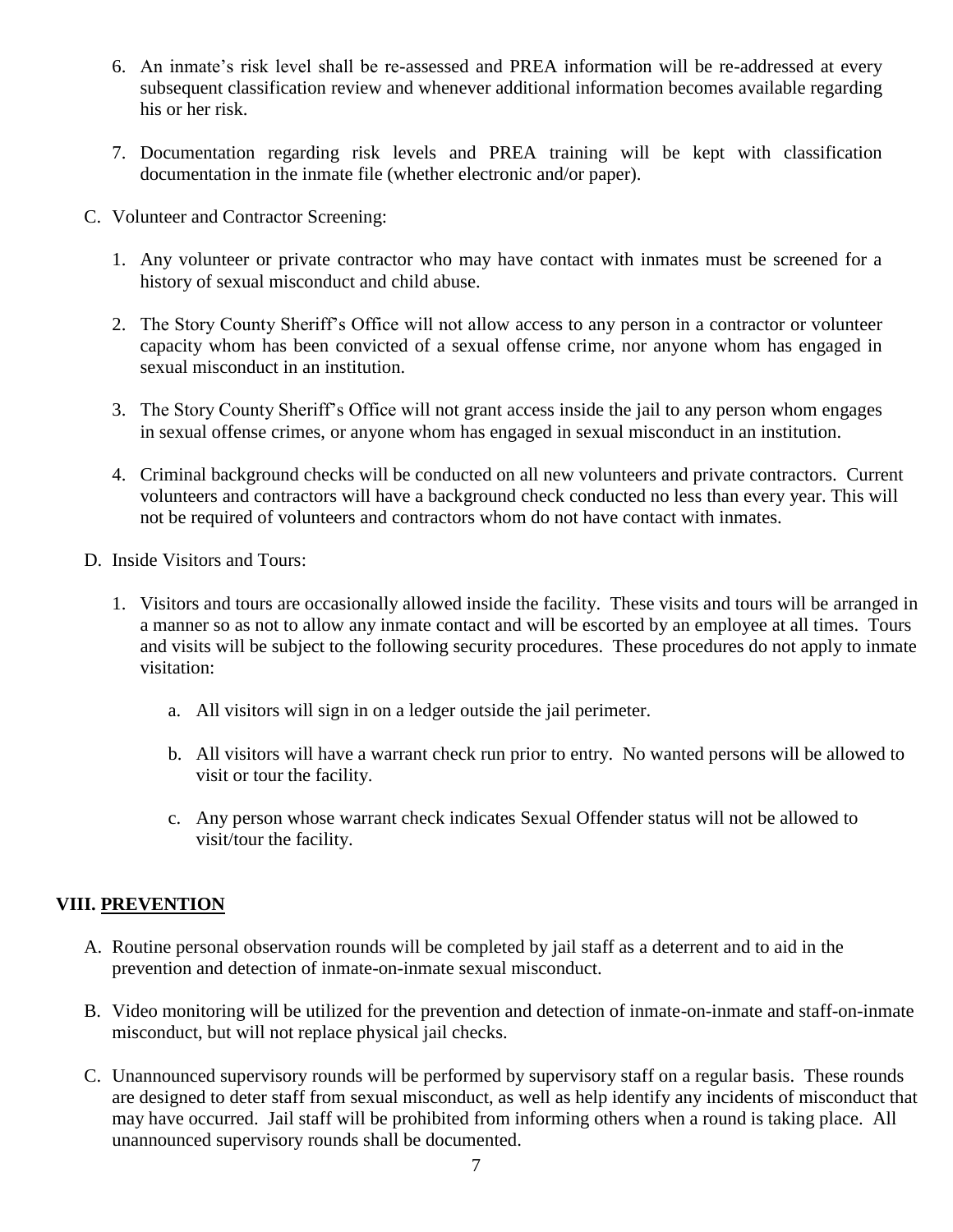- D. When opposite gendered staff are assigned to housing units (i.e.: female staff assigned to male housing units; male staff assigned to female housing units) an announcement notifying inmates of said assignment will be made at the beginning of each shift. If another officer, of a different sex than the assigned officer, enters a unit an announcement will be made.
- E. All accommodations will be made to attempt to have communication with inmates with disabilities and limited English proficiency be as effective as communication with other inmates. This includes inmate PREA education as well as reporting PREA incidents.

# **IX.REPORTING**

- A. Inmate Reporting:
	- 1. An inmate may report an incident of sexual misconduct either verbally or in writing to:
		- a. Detention Officer
		- b. Medical and Mental Health staff
		- c. A shift supervisor or Jail Administrator
		- d. Jail counselor
		- e. Inmate's attorney
		- f. ACCESS Hotline
		- g. Grievance procedures (with no time-limit for inmate to report)
		- h. PREA tip/reporting phone system (if available)
		- i. Visitor/Family member
	- 2. Purposeful, malicious false reporting will result in disciplinary and/or criminal charges.
- B. Volunteer and Contractor Reporting:
	- 1. Any volunteer or contractor who receives information regarding sexual misconduct involving an inmate will immediately notify on-duty staff. This includes verbal reports from third-parties.
	- 2. Volunteers and contractors shall not to reveal any information related to an alleged sexual misconduct to anyone other than those who are directly involved in the investigation of the incident.
	- 3. Any staff that witnesses or receives an initial report of sexual misconduct shall immediately begin response procedures by notifying the supervisor or senior officer on duty, who shall then notify the PREA Coordinator. Once the PREA Coordinator has been notified he/she shall then notify Jail Administration, who will then in turn notify the Sheriff's Office Administration.
	- 4. The jail staff must not reveal any information related to an alleged sexual misconduct to anyone other than those who are directly involved in the investigation of the incident.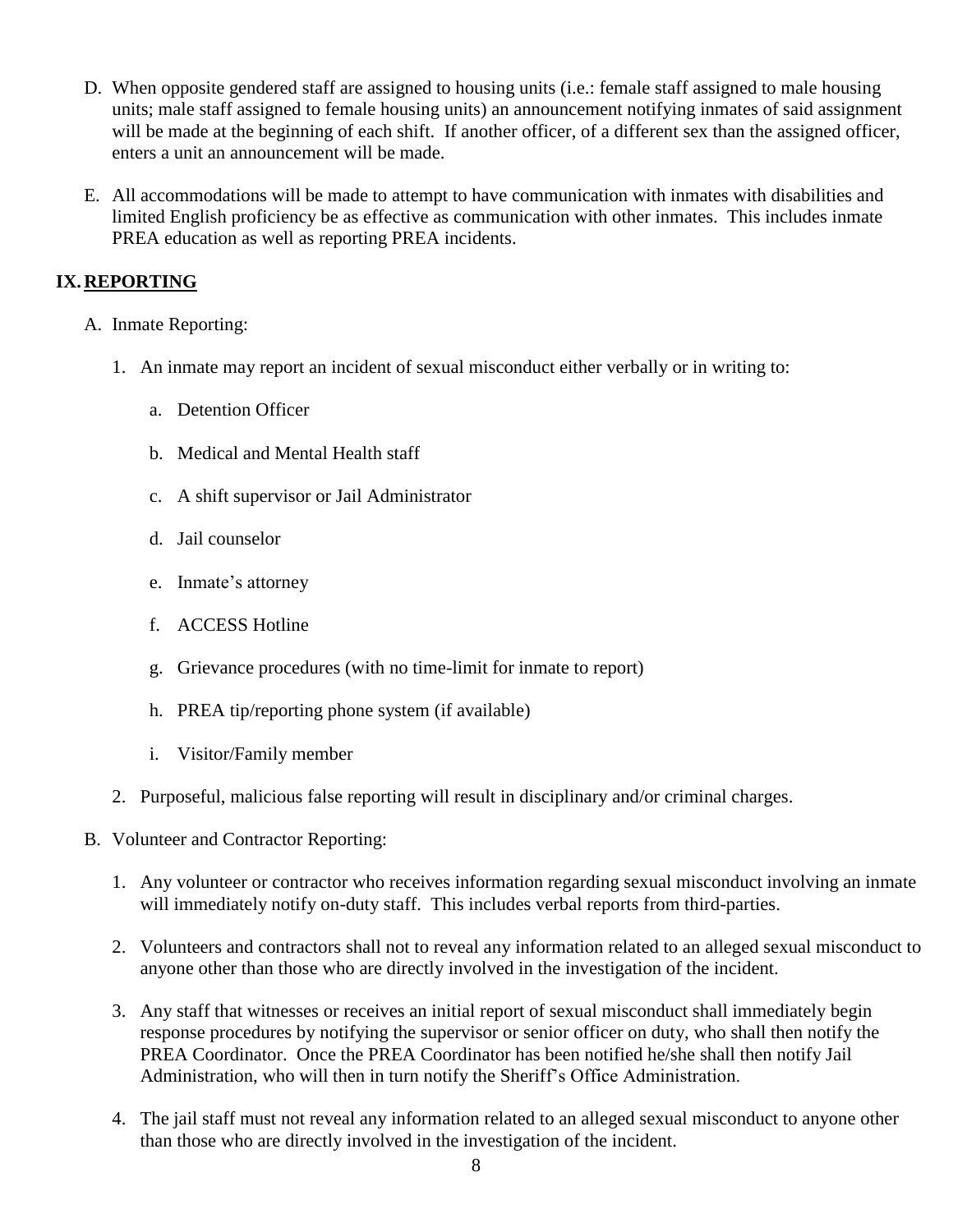- 5. Failure by staff members to report instances of sexual misconduct will result in disciplinary action.
- 6. The PREA Coordinator or Jail Administrator will oversee the response procedures.

### **X. RESPONSE**

- A. All Story County Sheriff's Office employees are required to immediately report any knowledge, suspicion, or information they receive regarding any incident of sexual misconduct that has occurred within the Story County Jail. In addition they must immediately act to protect the safety of the inmate and remove them from the environment in which the alleged misconduct took place. In receiving information that an inmate has been a victim of sexual misconduct; the employee must take the allegation seriously and act upon it immediately.
- B. The employee receiving information of an alleged sexual misconduct will immediately report it to their assigned supervisor. The supervisor shall then report the incident of sexual misconduct directly to the PREA Coordinator. Once the PREA Coordinator has been notified, he/she shall inform the Jail Administration. The Jail Administration will then in turn notify the Sheriff's Administration.
- C. The supervisor or senior officer will ensure immediate action has been taken to protect the safety of the inmate and they have been removed from the environment in which the alleged misconduct took place. The supervisor will also remove the alleged perpetrator from having contact with the victim and the crime scene.
- D. The inmate will be encouraged not to take any action that could destroy physical evidence before an investigator arrives.
- E. If necessary, the inmate will be examined on-site by medical staff if available for life threatening injuries and then referred to another appropriate medical facility for collection of evidence. The evidence will be maintained and turned over to the investigating Agency.
- F. The Jail Administrator or PREA Coordinator will ensure SART is notified.
- G. The appropriate investigative agency will be determined and notified by the Jail Administrator or designee.
- H. The alleged perpetrator will be removed from the area of the incident and segregated to preserve evidence until arrival of the investigating agency.
- I. There will be a coordinated response between the Story County Sheriff's Office and outside medical facilities in the event of PREA related incidents. This coordinated response will ensure:
	- 1. The victim's acute medical needs are assessed.
	- 2. The victim will be informed of their rights.
	- 3. The inmate will have explained the need for forensic medical examination and options of such shall be given to the victim.
	- 4. The victim will be given the opportunity to talk to a victim's advocate or other qualified staff member.
	- 5. The victim will be offered crisis intervention counseling.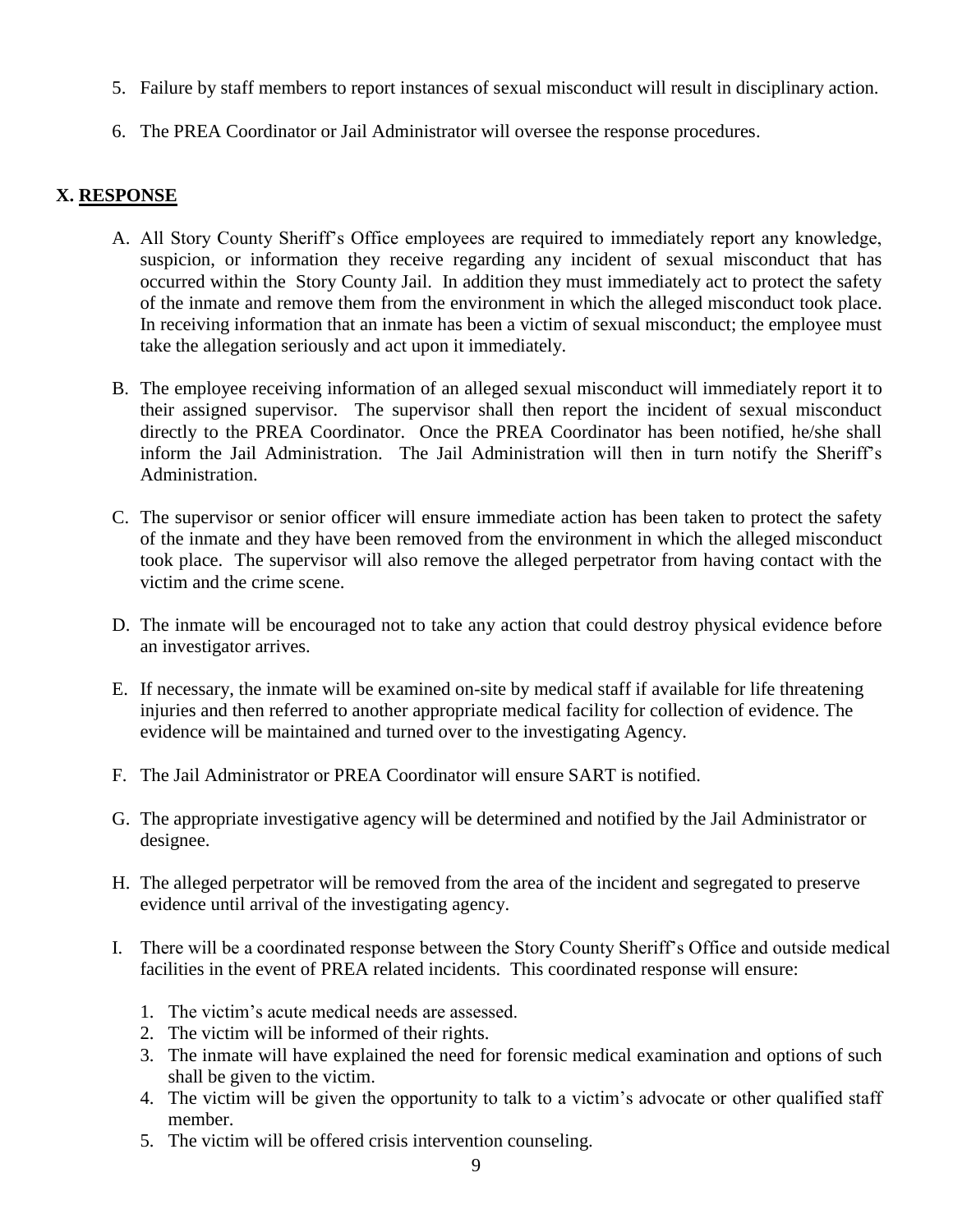- 6. The victim and witnesses will be interviewed.
- 7. Evidence will be collected according to Iowa Code standards.
- 8. Victims determined to have special needs shall be accommodated to the extent possible.
- J. For a minimum of 90 days following a report of sexual misconduct, Jail Administration, or their designee shall monitor the conduct and treatment of inmates or staff whom reported the misconduct and inmates who were reported to have suffered sexual misconduct, to see if there are any changes that may suggest possible retaliations by inmates or staff, and shall act promptly to remedy any such retaliation. Jail Administration or their designee shall monitor the following (but not exclusively): inmate disciplinary reports, housing or program changes, and negative performance reviews or reassignments of staff. Jail Administration shall continue such monitoring beyond 90 days if the initial monitoring indicates a continuing need. When monitoring inmates, periodic status checks shall be conducted and documented. Any other individual whom cooperates with an investigation who expresses fear of retaliation shall also have appropriate measures taken to protect against retaliation. The Story County Jail's obligation to monitor shall terminate if the allegation be determined unfounded.
- K. The alleged perpetrators will be handled accordingly:
	- 1. Employee: As directed by the Sheriff or their designee, a staff member accused of the sexual misconduct, after being initially seen by the investigative team, shall be placed on administrative leave pending the results of the investigation.
	- 2. Inmate: An inmate accused of the sexual misconduct, after being initially seen by the investigative team, shall be placed into administrative segregation pending disciplinary proceedings and the outcome of the investigation.
	- 3. Volunteer/Contractor: A volunteer or contractor accused of the sexual misconduct, after being initially seen by the investigative team, shall be prohibited from entering the Jail perimeter pending the results of the investigation.

# **XI. INVESTIGATION**

- A. The Jail Administrator or designee will contact the Field Services Division Commander and a Story County Deputy will be called in to take the initial report.
- B. The jail staff shall provide complete cooperation and will not interfere with the investigative process of an alleged sexual misconduct. This includes failure to report or attempt to cover up an incident of an alleged sexual misconduct; allegation or statement that a person or a witness knew could not have been true; or any form of failure to cooperate with an investigation or inquiry. Failure to cooperate or failure to report shall result in disciplinary action.
- C. Purposeful, malicious false reporting will result in disciplinary action and/or criminal charges.
- D. If a staff member resigns or is terminated, the investigation into the allegation of misconduct shall continue to a final outcome. A full report will also be made to all relevant law enforcement agencies and any relevant licensing bodies.
- E. Story County Jail's policy for investigations of PREA incidents will be published on its website or made otherwise available.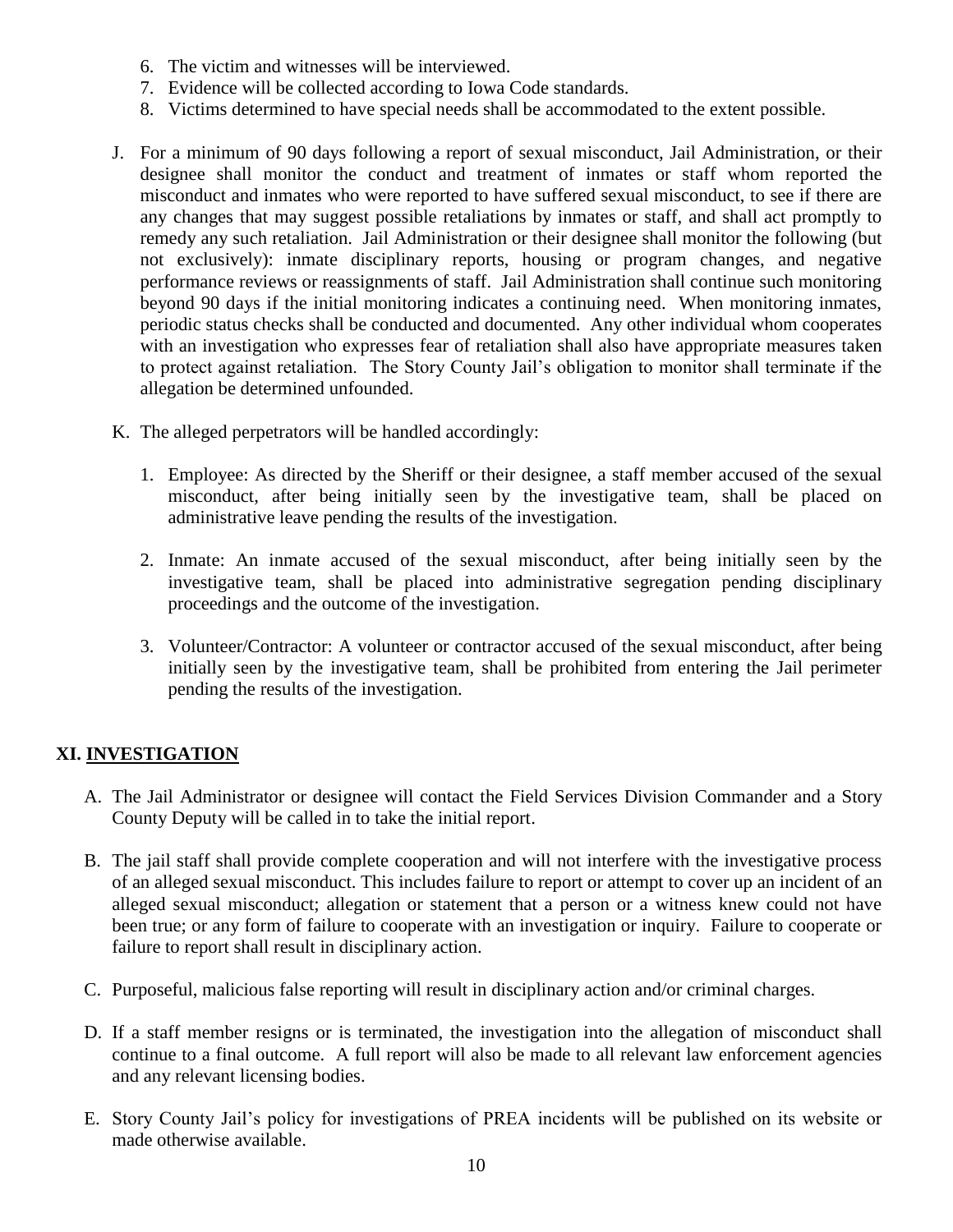- F. Those involved in and having knowledge of an incident shall provide complete cooperation and will not interfere with the investigative process of an alleged incident. This includes failure to report or attempt to cover up an incident, allegation or statement that a person or a witness knew could not have been true. Failure to cooperate or failure to report shall result in disciplinary action.
- G. The Jail Administrator will encourage investigative agencies to use their own standard practices for investigating sexual assaults in investigating PREA incidents.
- H. The Story County Jail shall impose no standard higher than a preponderance of evidence for determining if an allegation is substantiated.
- I. All investigations shall be conducted administratively and/or criminally as outlined below:
	- 1. Administrative Investigations:
		- a. Shall include an effort to determine whether staff actions or failures to act contributed to the abuse/misconduct.
		- b. Shall be documented in written reports that include a description of the physical and testimonial evidence, reasoning behind credibility assessments, and investigative facts and findings.
	- 2. Criminal Investigations:
		- a. At the discretion of the Sheriff, the criminal investigation may be turned over to and handled by an outside, designated investigative agency.
		- b. All records and evidence (video, etc.) will be turned over to the designated investigative agency.
		- c. Story County Jail will cooperate with the investigation and will endeavor to remain informed about the progress of the investigation.
- J. Investigation and Documentation (Inmate-on-Inmate):
	- 1. Inmate-on-inmate sexual misconduct:
		- a. Administrative investigation conducted by PREA Coordinator/Investigator or designee.
		- b. Incident Report.
		- c. Story County Jail Disciplinary Report.
		- d. Criminal Investigation referral documentation.
- K. Investigation and Documentation (Staff-on-Inmate; this includes contractors and volunteers):
	- 1. Staff-on-inmate sexual misconduct:
		- a. Administrative investigation conducted by PREA Coordinator/Investigator or designee.
		- b. Incident Report.
		- c. Referral Internal Affairs.
		- d. Internal Affairs Decision
		- e. Referral to Criminal Investigation

# **XII. INVESTIGATIVE OUTCOME**

A. Allegations against staff members: Following an inmate's allegation that a staff member has committed sexual misconduct against the inmate, the agency shall inform the inmate as to whether the allegation has been determined to be: Sustained, Not Sustained, Exonerated or Unfounded.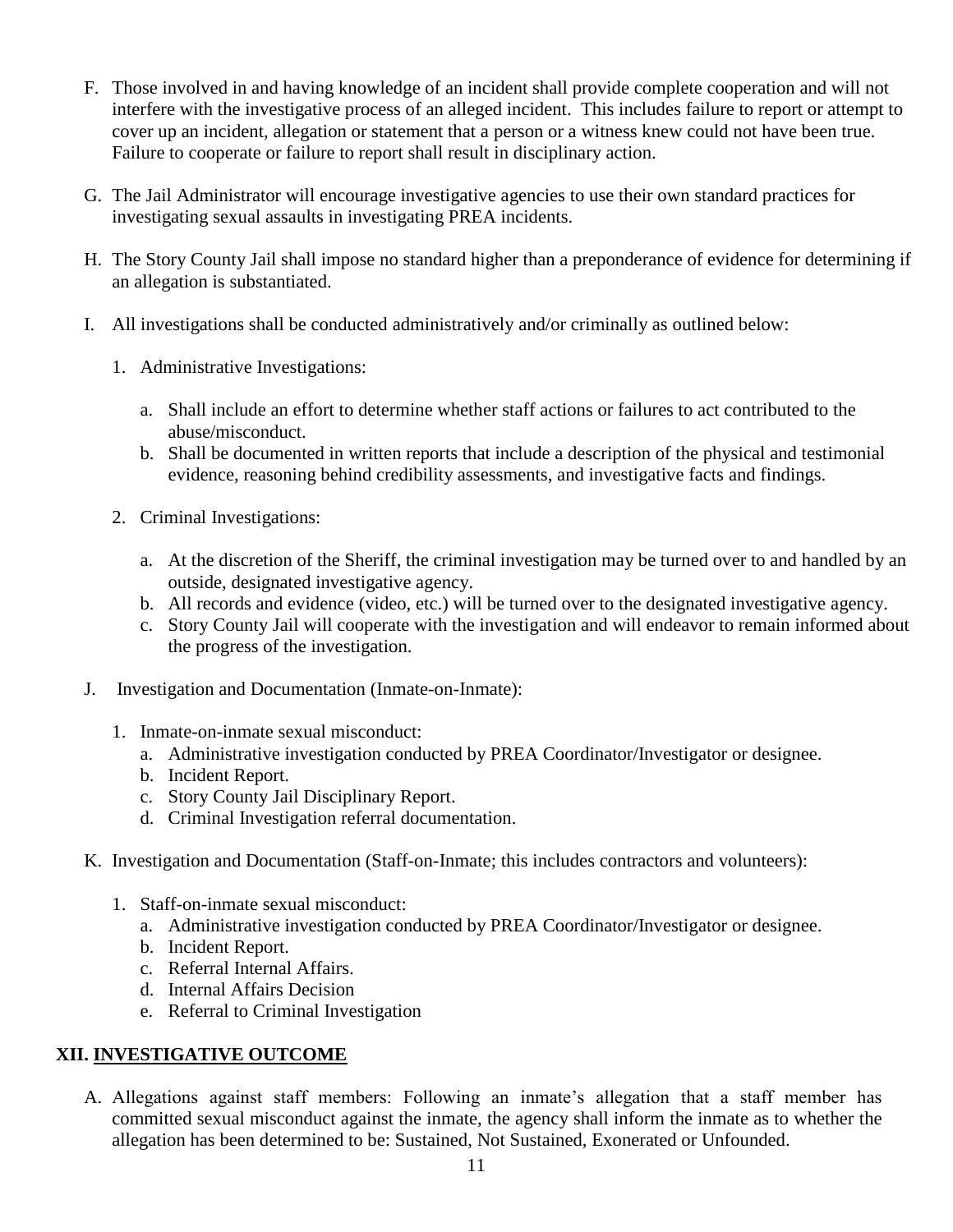Following the investigation, the agency will notify the alleged victim whenever:

- 1. The staff member is no longer posted in the inmate's unit.
- 2. The staff member is no longer employed at the facility.
- 3. The staff member has been indicted on a charge related to the reported conduct.
- 4. The indictment results in a conviction. If the allegation is found to be substantiated the presumptive disciplinary sanction shall be termination of employment.

Obligation to notify the victim terminates once the inmate is released from incarceration by the Story County Sheriff's Office.

B. Allegations against fellow inmates: Following an inmate's allegation that another inmate has committed sexual misconduct against the inmate the agency shall inform the inmate as to whether the allegation has been determined to be: Sustained, Not Sustained, Exonerated or Unfounded.

Following the investigation, the agency will notify the alleged victim whenever:

- 1. The abuser has been indicted on a charge related to the reported conduct.
- 2. The indictment results in a conviction.

Obligation to notify the alleged victim terminates when they are released from incarceration by the Story County Sheriff's Office.

C. Allegations against Volunteers and Contractors: Following an inmate's allegation that a volunteer or contractor has committed sexual misconduct against the inmate the agency shall inform the inmate as to whether the allegation has been determined to be: Sustained, Not Sustained, Exonerated or Unfounded.

Following the investigation, the agency will notify the alleged victim whenever:

- 1. The volunteer/contractor member is no longer allowed in the victim's housing unit.
- 2. The volunteer/ contractor is no longer allowed in the facility.
- 3. The volunteer or contractor has been indicted on a charge related to the reported conduct.
- 4. The indictment results in a conviction. The Story County Jail will prohibit any volunteer or contractor from entrance inside the jail perimeter where an allegation is found to be substantiated, as well as report any incident to law enforcement unless the conduct is clearly not criminal.

Obligation to notify the victim terminates once the inmate is released from incarceration by the Story County Sheriff's Office.

- D. PREA Coordinator Review: In all investigations, unless the finding of the allegation is unfounded, a review must occur at the conclusion of every investigation within 30 days. The PREA Coordinator will oversee the review and designate a review team. The review team's duty will be to report determinations on items a-e listed below, as well as make overall recommendations.
	- 1. Reviews must consider:
		- a. If changes in policy and practice are needed to improve prevention, detection, or response to sexual abuse incidents;